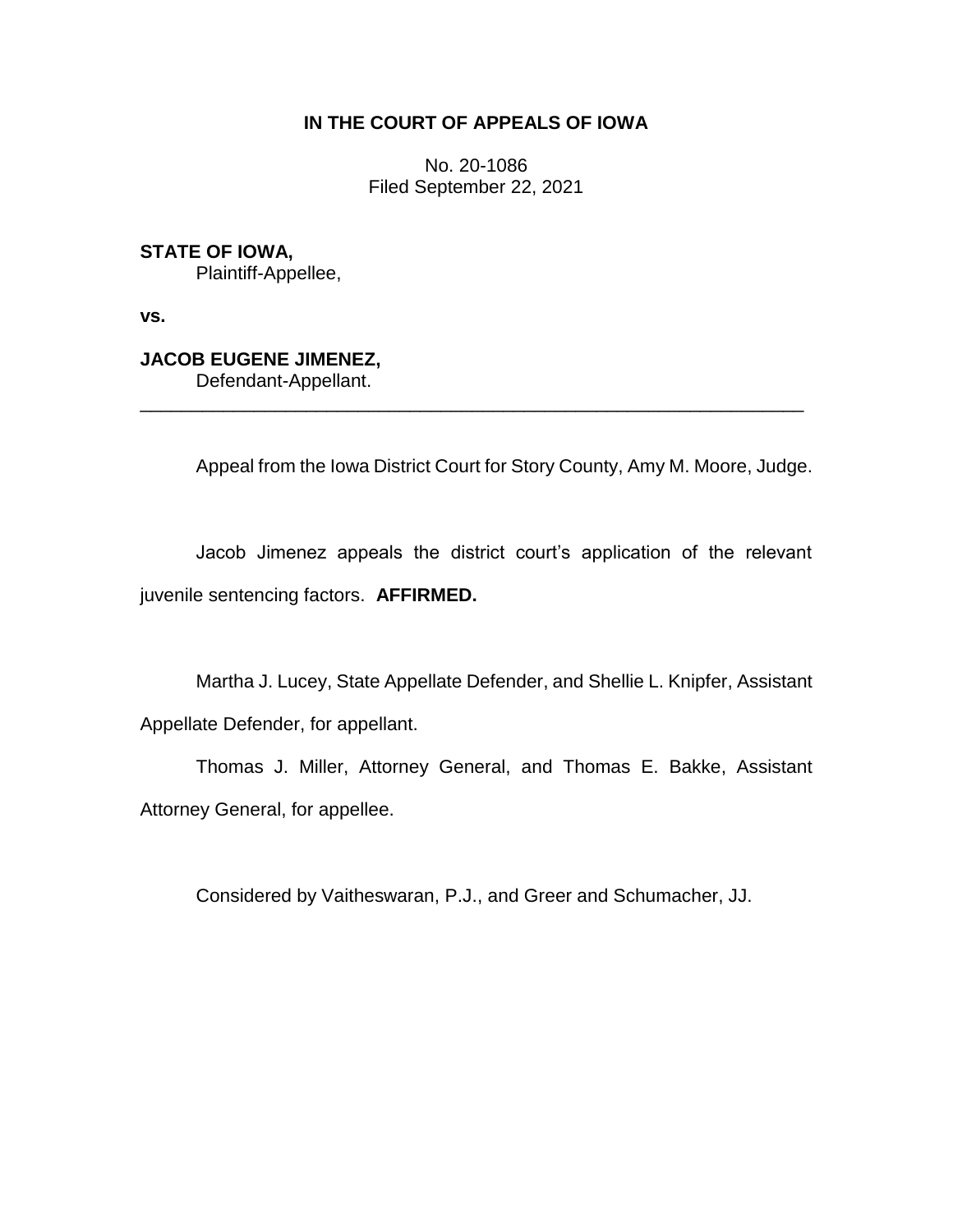## **VAITHESWARAN, Presiding Judge.**

 $\overline{a}$ 

Seventeen-year-old Jacob Eugene Jimenez pled guilty to first-degree robbery, first-degree burglary, and willful injury resulting in serious injury, as well as third-degree burglary in a separate case. The district court sentenced him to a prison term not exceeding twenty-five years on the robbery count, with a minimum sentence of seventeen and one-half years, which was to run consecutively to the sentences on the remaining two counts and consecutively to the sentence imposed in the separate case.

On appeal, Jimenez contends the district court abused its discretion in applying the juvenile sentencing factors applicable to the mandatory minimum sentence on the robbery count. *See State v. Majors*, 940 N.W.2d 372, 385–86 (Iowa 2020) (stating "the sentencing court must consider the *Miller*/*Lyle*/*Roby* factors in an individualized sentencing hearing if it is contemplating imposing a mandatory minimum sentence on a juvenile offender" and "[i]f the sentence imposed is within the statutory limits, . . . we review for an abuse of discretion"); *see also Miller v. Alabama*, 567 U.S. 460, 477 (2012) (identifying the "hallmark features" of youth)<sup>1</sup>; State v. Roby, 897 N.W.2d 127, 144 (lowa 2017) ("We endorse the five factors identified in *Miller* as guideposts for courts to follow. . . . [T]he factors generally serve to mitigate punishment, not aggravate punishment." (citation omitted)); *State v. Lyle*, 854 N.W.2d 378, 404 n.10 (Iowa 2014) (adopting

<sup>&</sup>lt;sup>1</sup> The United States Supreme Court recently stated "a separate factual finding of permanent incorrigibility is not required before a sentencer imposes a life-withoutparole sentence on a murderer under 18" and "*Miller* did not even hint at requiring an on-the-record sentencing explanation with an implicit finding of permanent incorrigibility." *Jones v. Mississippi*, 141 S. Ct. 1307, 1318–20 (2021).*Jones* did not alter the factors to be considered in sentencing a juvenile.